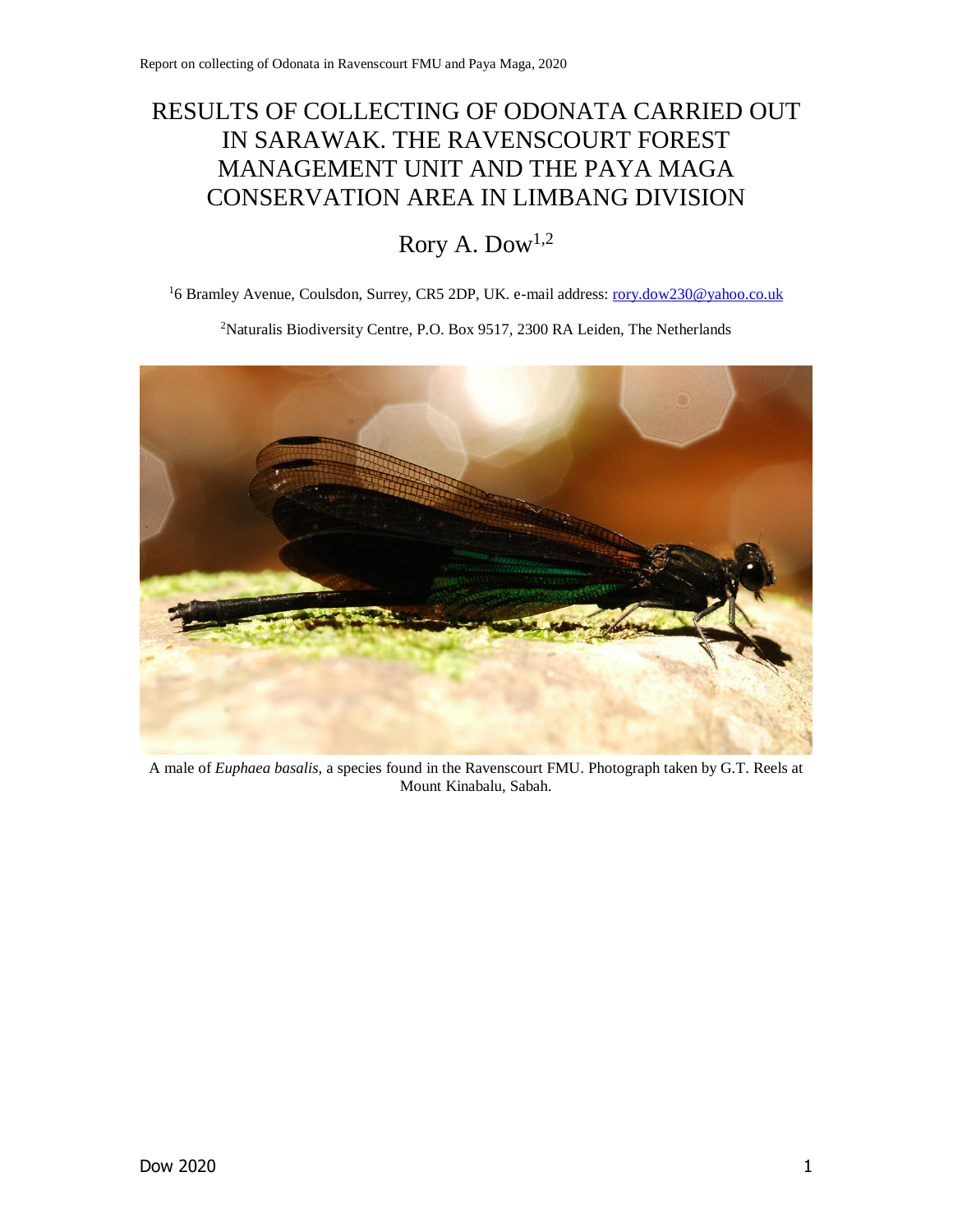# **SUMMARY**

The results of collecting of Odonata (dragonflies and damselflies) in Limbang Division in July 2020 are reported. Collecting was conducted primarily in the Ravenscourt Forest Management Unit (FMU) with two days spent at the Paya Maga Conservation Area. Details of the research permit and dates on which collecting was carried out are listed. Forty-nine species were recorded during the survey, 36 species were recorded in the Ravenscourt FMU and 22 at Paya Maga. Although the total number of species recorded in the Ravenscourt FMU may appear low, it actually represents high diversity for the altitude range, terrain and habitat types surveyed and the part of Sarawak in which the FMU is situated. Thirty-seven (16 at Paya Maga, 29 at Ravenscourt) of the species recorded during the survey are **forest species**, e.g. species dependent on forest for their survival, and 29 (13 at Paya Maga, 24 at Ravenscourt) are endemic to Borneo; it is species in one or both of these categories that are typically of highest conservation concern. A number of species found during the July 2020 survey are particularly notable: *Devadatta tanduk* and an as-yet-unnamed species of *Coeliccia*, both previously known only from Sabah, were found at Paya Maga; *Protosticta joepani*, *Telosticta* ?*berawan*, *Telosticta ulubaram*, *Podolestes* species, *Rhinoneura caerulea*, *Euphaea basalis* and *Idionyx montana* are also notable records. Twenty seven species were recorded from Limbang Division for the first time, bringing the total number of Odonata species recorded from the division to 120. A checklist of the Odonata recorded from the Ravenscourt FMU is included in Appendix 1. Appendix 2 contains a list of the species recorded at Paya Maga during the July 2020 survey.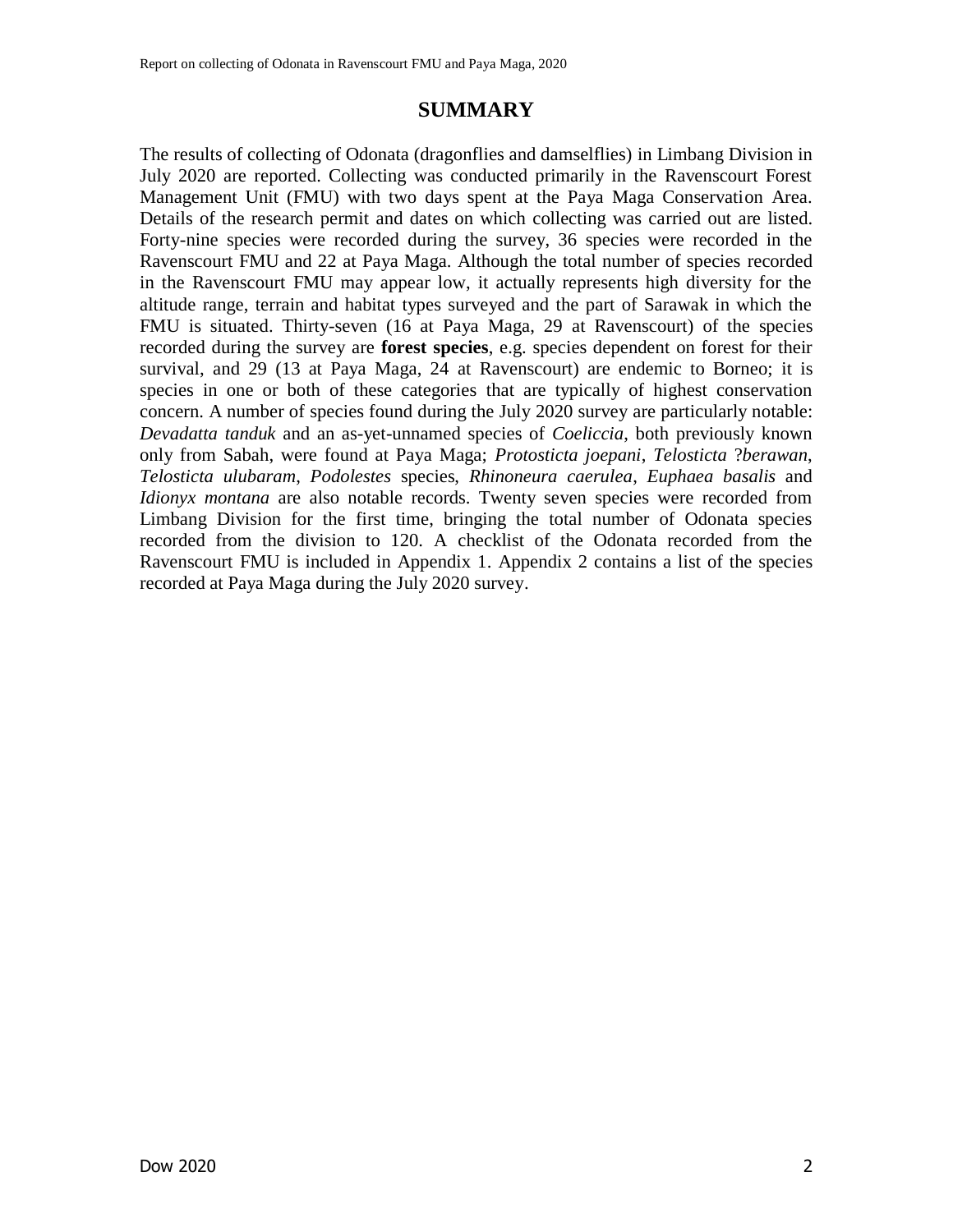# **CONTENTS**

| Introduction.        |                      | the contract of the contract of the contract of the contract of                                                                                                                                                                           |                                                                                                                                                                                                                                           |  |  |    |
|----------------------|----------------------|-------------------------------------------------------------------------------------------------------------------------------------------------------------------------------------------------------------------------------------------|-------------------------------------------------------------------------------------------------------------------------------------------------------------------------------------------------------------------------------------------|--|--|----|
| Collecting locations |                      | $\ddot{\phantom{a}}$                                                                                                                                                                                                                      | $\mathcal{L}^{\mathcal{A}}$ . The contribution of the contribution of the contribution of the contribution of the contribution of the contribution of the contribution of the contribution of the contribution of the contribution of the |  |  |    |
| Species collected .  |                      | $\ddot{\phantom{a}}$                                                                                                                                                                                                                      | $\mathcal{L}^{\mathcal{A}}$ . The contract of the contract of the contract of the contract of the contract of the contract of the contract of the contract of the contract of the contract of the contract of the contract of the contrac |  |  |    |
| Discussion.          | $\ddot{\phantom{a}}$ | $\bullet$                                                                                                                                                                                                                                 | the contract of the contract of the contract of the contract of the contract of                                                                                                                                                           |  |  | 12 |
| Acknowledgements     |                      | $\ddot{\phantom{a}}$                                                                                                                                                                                                                      | and the contract of the contract of the contract of                                                                                                                                                                                       |  |  | 16 |
| References           |                      | $\mathcal{L}^{\mathcal{A}}$ . The contract of the contract of the contract of the contract of the contract of the contract of the contract of the contract of the contract of the contract of the contract of the contract of the contrac |                                                                                                                                                                                                                                           |  |  |    |
| Appendix 1.          | $\bullet$            | $\sim$ $\sim$                                                                                                                                                                                                                             | $\mathcal{L}^{\mathcal{A}}$ . The contract of the contract of the contract of the contract of the contract of the contract of the contract of the contract of the contract of the contract of the contract of the contract of the contrac |  |  | 18 |
| Appendix 2.          | $\bullet$            | $\mathcal{L}^{\mathcal{A}}$ . The contribution of the contribution of the contribution of the contribution of the contribution of the contribution of the contribution of the contribution of the contribution of the contribution of the |                                                                                                                                                                                                                                           |  |  | 20 |

# **List of Tables**

| Table 1: Permit number and collecting dates for the July 2020 survey                                                                                                                                                                                                                                                           |                                                                                                                 |  |  |  |  |           |
|--------------------------------------------------------------------------------------------------------------------------------------------------------------------------------------------------------------------------------------------------------------------------------------------------------------------------------|-----------------------------------------------------------------------------------------------------------------|--|--|--|--|-----------|
| Table 2: Species recorded during the July 2020 survey and potentially of conservation<br>interest.                                                                                                                                                                                                                             | the contract of the contract of the contract of the contract of the contract of the contract of the contract of |  |  |  |  |           |
| Table 3: Numbers of families and species collected at Paya Maga and Ravenscourt FMU<br>$\int \ln \text{July } 2020$ . $\ldots$ $\ldots$ $\ldots$ $\ldots$ $\ldots$                                                                                                                                                             |                                                                                                                 |  |  |  |  | $\vert 4$ |
| Table 4: Numbers of families and species collected at each of the locations sampled in<br>July 2020 $\qquad \qquad$ . The contract of the contract of the contract of the contract of the contract of the contract of the contract of the contract of the contract of the contract of the contract of the contract of the cont |                                                                                                                 |  |  |  |  | 14        |

# **List of Figures**

| Figure 1: Overview of locations sampled in July 2020 |  |  |  |
|------------------------------------------------------|--|--|--|
| Figure 2: Locations in the Ravenscourt FMU.          |  |  |  |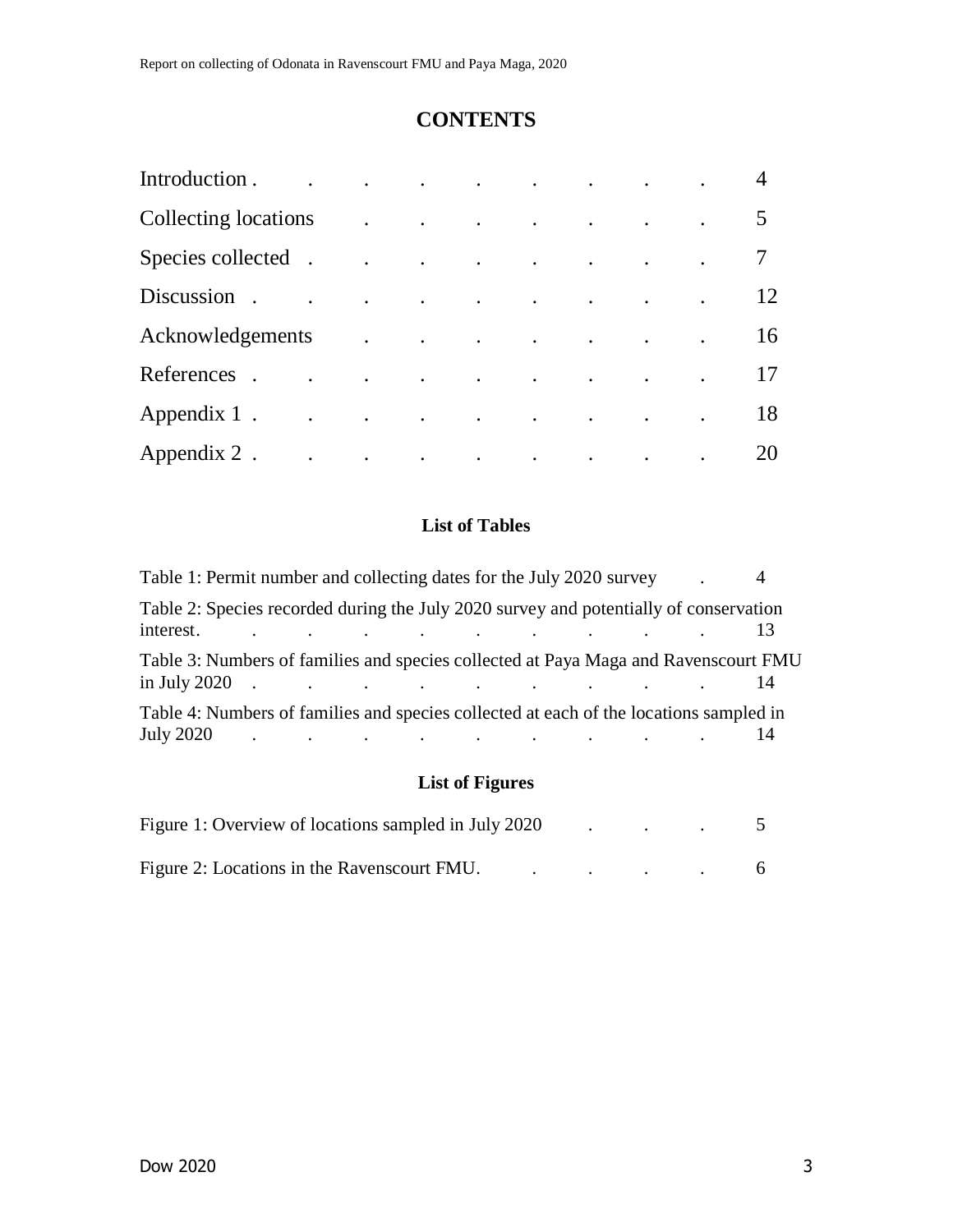# **Introduction**

The report is part of a series of reports on collecting of Odonata in Sarawak in 2005- 2020. These reports either update reports previously written on collecting carried out in 2005-2019, or are the first reports on collecting in areas sampled for the first time in 2020.

This report describes the results of collecting of the insect order Odonata (dragonflies and damselflies) carried out within and near to the Ravenscourt Forest Management Unit (FMU) and the Paya (Payeh) Maga Conservation Area in Limbang Division in July 2020. The dates on which collecting was carried out in July 2020, and details of the research permit issued by the Sarawak Forest Department, are given in [Table 1.](#page-3-1)

| Year | <b>Research permit</b><br>number | Period of validity of<br>permit                                                         | Dates on which collecting<br>was carried out |  |
|------|----------------------------------|-----------------------------------------------------------------------------------------|----------------------------------------------|--|
|      |                                  |                                                                                         |                                              |  |
| 2020 | $\mid$ (177)JHS/NCCD/600-        | $10^{th}$ September 2019–9 <sup>th</sup>   15 <sup>th</sup> –29 <sup>th</sup> July 2020 |                                              |  |
|      | 7/2/107/Jld,2                    | September 2020                                                                          |                                              |  |

|  |  |  |  | Table 1: Permit number and collecting dates for the July 2020 survey. |  |
|--|--|--|--|-----------------------------------------------------------------------|--|
|--|--|--|--|-----------------------------------------------------------------------|--|

<span id="page-3-1"></span>Odonata are insects with aquatic larvae; representatives of the order can be found at almost all freshwater habitats. They are carnivorous as both adults and larvae and are not vectors for any human disease; indeed they play at least some role in keeping mosquito populations under control. Although present on every continent apart from Antarctica, the order is most diverse in the worlds tropical regions. In the wet tropics many species are forest dwelling and may be particularly sensitive to environmental disturbance; for this reason they are considered to be good candidates for ecological indicator species.

This series of reports will hopefully provide the Sarawak Forest Department, the Sarawak Forestry Corporation, the staff of the national parks and other protected areas, the management of forest management units, and other interested parties, with useful information for conservation planning and management.

<span id="page-3-0"></span>The structure of the report is as follows: the collecting locations from the July 2020 survey are described, followed by an annotated list of the species collected. In particular new records for Limbang Division, significant new distribution data, material presenting taxonomical problems, endemic species and species of special conservation interest are noted. A brief discussion follows. A checklist of the species recorded within the Ravenscourt FMU is given in Appendix 1. A checklist of the species recorded in the Paya Maga Conservation area is given in Appendix 2. However some Odonata were collected on a Forest Department expedition to Paya Maga some years ago, but the results have not, to my knowledge, been published yet, so the list in the appendix is not a full list of the Odonata that have been recorded at Paya Maga. The family level taxonomy for Odonata adopted by Schorr & Paulson (2020) is used in this report.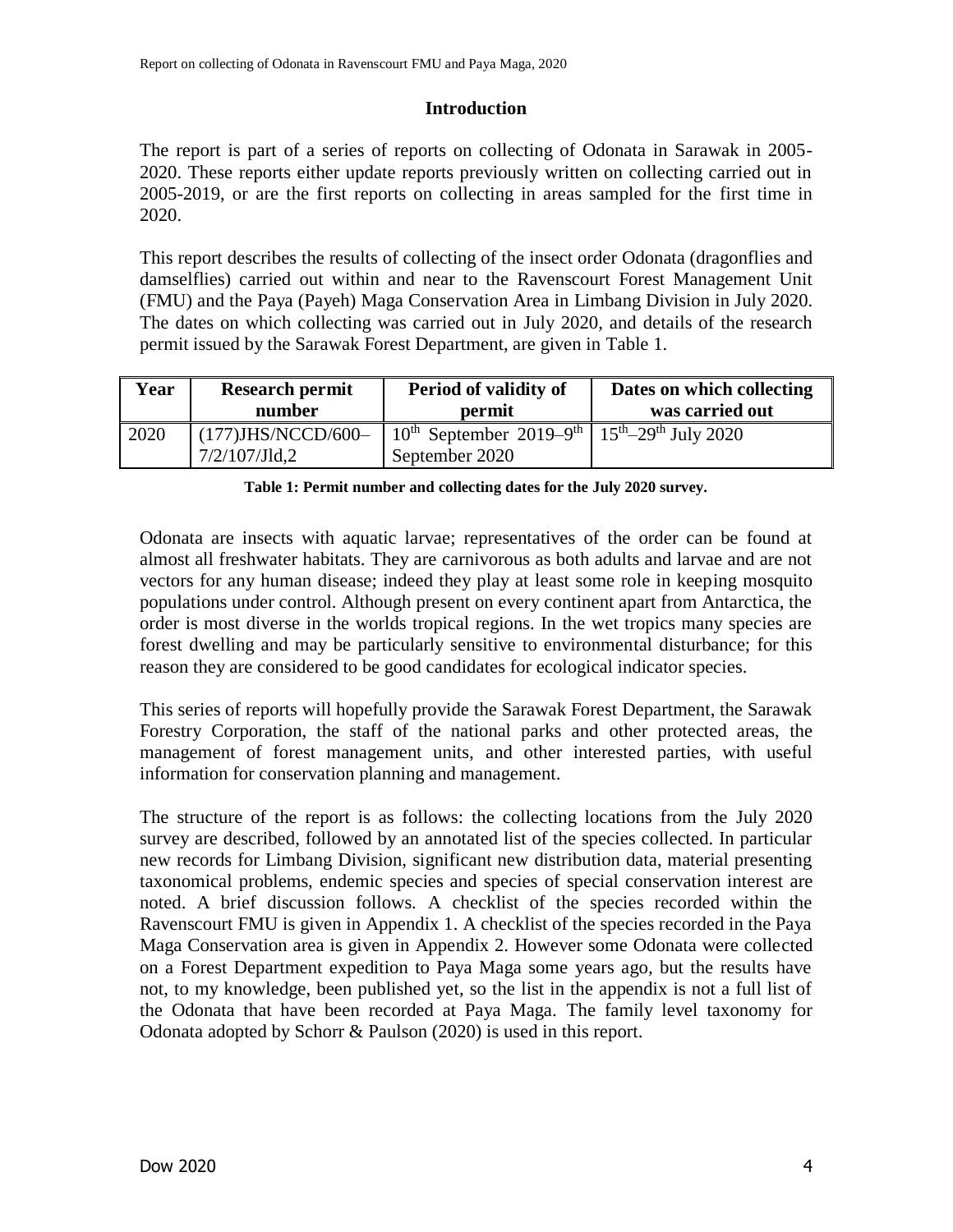# **Collecting Locations**

The following codes for groups of samplings sites are used below. The locations are grouped into three areas, Paya Maga, Ravenscourt FMU (where all locations sampled were within a relatively small radius around the Ravenscourt camp) and "other". Figure 1 shows an overview of the locations sampled. Coordinates are given to 4 decimal places at the entry point for each location.



**Figure 1: Overview of locations sampled in July 2020.**

# **Paya Maga Conservation area:**

1. A stream system approximately 2 km from the gate, sampled from ca. 730m. a.s.l. (4.445N, 115.4991E) to ca. 775m a.s.l. (4.4463N, 115.5E).

2. Two stream systems higher up on the road leading from the gate, sampled from ca. 829m a.s.l. (4.4367N, 115.5142E) to ca. 946m a.s.l. (4.4396N, 115.5159E).

3. Ponds, pools beside and along road leading from the gate.

# **Ravenscourt FMU camp area**

Figure 2 shows the main locations in the Ravenscourt Camp area (using coordinates at the entry point to each sampling site).

4. Camp water supply stream and tributaries. Sampled from entry point at ca. 1,560m a.s.l. (4.0978N, 115.4859E) just below the dam where the water enters the pipe to ca. 1,719m a.s.l. (4.1043N, 115.4886E). This stream is one of the sources of the stream (Sungai Lawan according to people at the camp) that flows through part of the camp.

5. A stream and its tributaries, crossed by the road leading to the water supply stream at ca. 1,388m a.s.l. (4.0887N, 115.4794E), sampled to ca. 1480m a.s.l. (4.0934N, 115.4798E).

6. Sungai Lawan and tributaries upstream of camp, downstream of locations 4 and 5. Entered at ca. 1,345m a.s.l. (4.0865N, 115.4737E), sampled to ca. 1,391m a.s.l. (4.0834N, 115.4836E).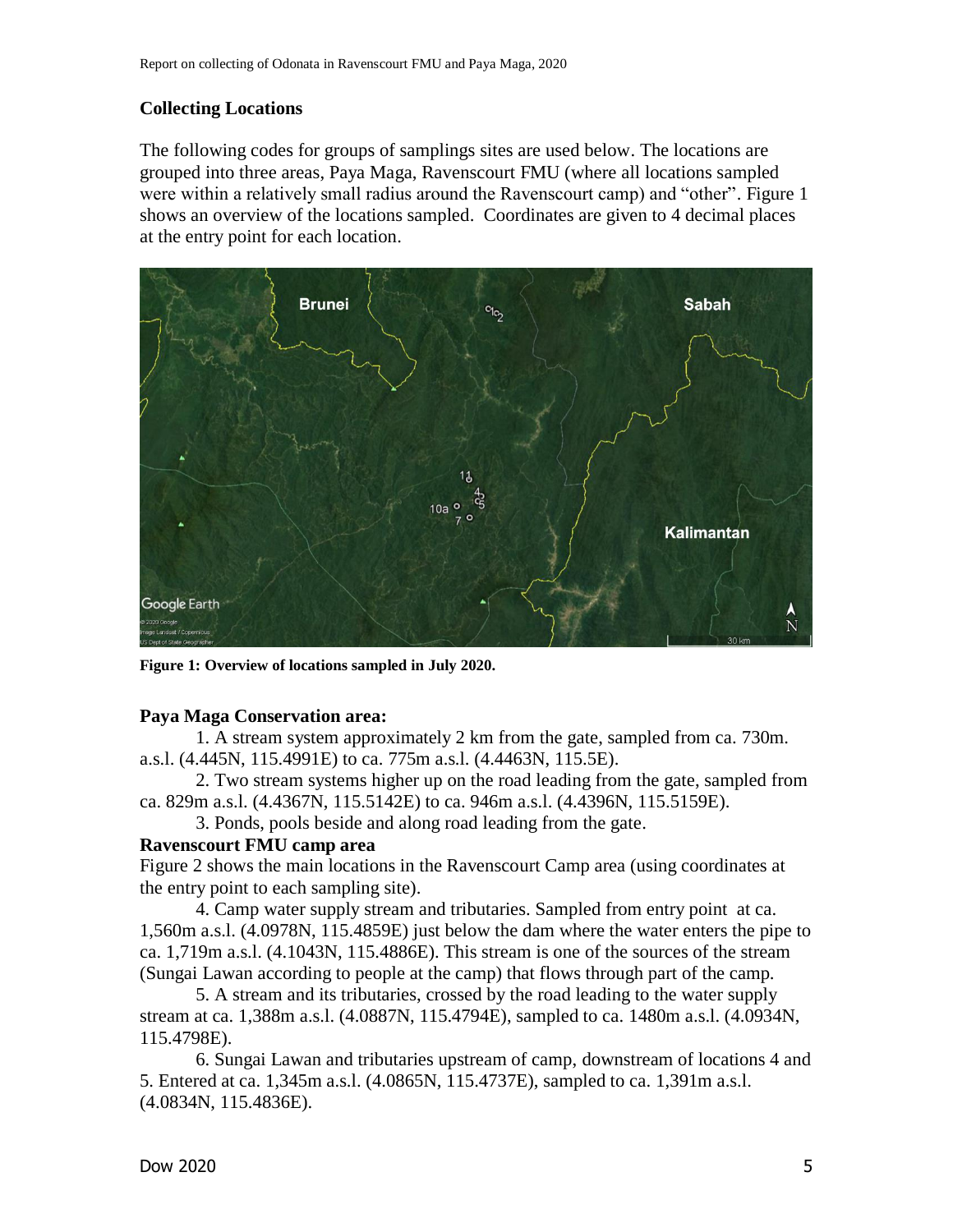7. A road leading out of the Ravenscourt camp, not currently maintained outside of the camp area with the bridge at (4.076N, 115.4616E) broken so that it is not possible to drive further; a stream system with a large pond at ca. 1,120m a.s.l. (4.058N, 115.4644E) beside the road:

a. Streams, sampled to ca, 1,193m a.s.l. (4.0605N, 115.4644E).

b. Pond at road and marshy shady area beside it.

8. First stream system after the broken bridge on the same road as location 7, sampled from ca. 1,161m a.s.l (4.0741N, 115.4622E) to 1,262m a.s.l. (4.0736N, 115.4657E).

9. Junction from the road of locations 7 and 8, stream system reached by cutting down from an old skid path, sampled from ca. 1,052m a.s.l. (4.0661N, 115.4496E) down to ca. 1,030m a.s.l. (4.0654N, 115.4498E).

10. An area reached from the same junction as location 9:

a. Stream system sampled from ca. 1,130m a.s.l. (4.0791N, 115.4405E) down to ca. 1,082m a.s.l. (4.0777N, 115.4414E).

b. Ponds just inside forest, ca 1175m a.s.l. (4.0813N, 115.443E).

11. A stream system on the main road leading to the Ravenscourt camp, sampled from ca. 1,016m a.s.l. (4.1284N, 115.4633E) to ca. 1,071m a.s.l. (4.1268N, 115.4645E).

12. Various ponds and pools by logging roads, and beside roads.

# **Other:**

13. Stream sampled briefly at ca. 457m a.s.l. (4.1266N, 115.3185E) on way back.



**Figure 2: Locations in the Ravenscourt FMU.**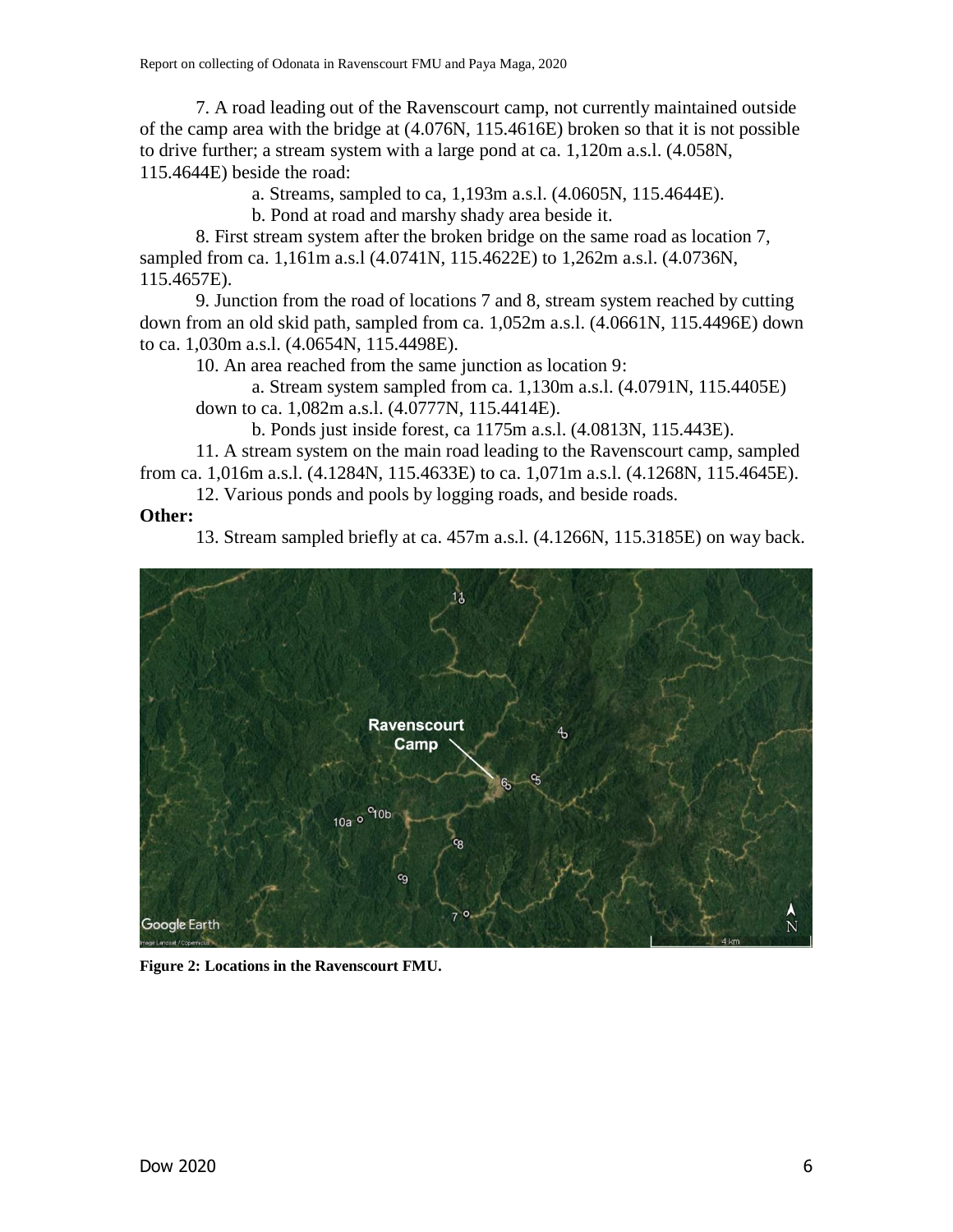# **Species Collected**

Adult Odonata were collected using handheld nets. At each location the aim was to collect at least one specimen of each species present. In cases where species are difficult to distinguish in the field, or of particular interest, an effort was made to take longer series of specimens. However many adult odonates are difficult to capture, hence not every species encountered was successfully collected. Many common species are only represented by one or a few specimens in the material collected; this does not necessarily imply that they are less common at the locations sampled than elsewhere, it merely reflects that after the collection of an initial voucher specimen to prove their presence in the area, little effort was spent on collecting further specimens of such species. The locations listed for each species are those where specimens were collected, unless otherwise noted. An **E** after the locations indicates that the species is endemic to Borneo. An \* after the species authority indicates that the first record from Limbang Division (to my knowledge) was made during this study, an \*\* after the species authority indicates that the first record from Sarawak was made during this study.

# **ZYGOPTERA (DAMSELFLIES)**

# **Lestidae**

This family is poorly represented in Borneo. They are medium-sized (e.g. *Lestes* species) to large (*Orolestes*) damselflies, found in a variety of habitats.

1. *Orolestes wallacei* (Kirby, 1889)\* — A local (i.e. scattered populations confined to small areas) species, most often associated with swamp forest, but also found at a variety of forest and forest edge pools from the lowlands to over 1,100m. Location 10b.

# **Platystictidae**

The Platystictidae is a moderately large family which presents many taxonomic problems. They occur from India across most of Asia, and southwards as far as New Guinea, with species in three subfamilies; a separate subfamily occurs in the neotropics. It is widely recognised that the old world Platystictidae are in need of a major revision. There are many platystictid species in Sarawak, due to difficulties in determining whether some forms are separate, unnamed, species or local variants of known species it is not possible to give an exact figure, but over 30 species are already known to occur in the state. More species will undoubtedly be found.

- 2. *Drepanosticta actaeon* Laidlaw, 1934\* Originally described from Mount Kinabalu, *D. acateon* now appears to be common in the mountainous interior parts of Sarawak and was the most common member of the Platystictidae in the sampled part of the Ravenscourt FMU. Locations 5, 6, 7a, 8, 9, 10a, 11. **E**
- 3. *Drepanosticta rufostigma* (Selys, 1886) Generally the most common member of the Platystictidae in Sarawak, but less common in the area reported on here. Locations 1, 9, 10a, 11. **E**
- 4. *Protosticta joepani* Dow, Phan & Choong, 2020\* A very recently described species, occurring from Mount Kinabalu to ulu Balui but seemingly scarce in most parts of Sarawak. Single individuals were found at five locations in the areas reported on here, all but one of the locations had been disturbed by either logging or local activities; this is significant because the data previously available had suggested that the species might be particularly sensitive to disturbance. A female collected in the highest part of location 4 reached (above 1,700m a.s.l.) and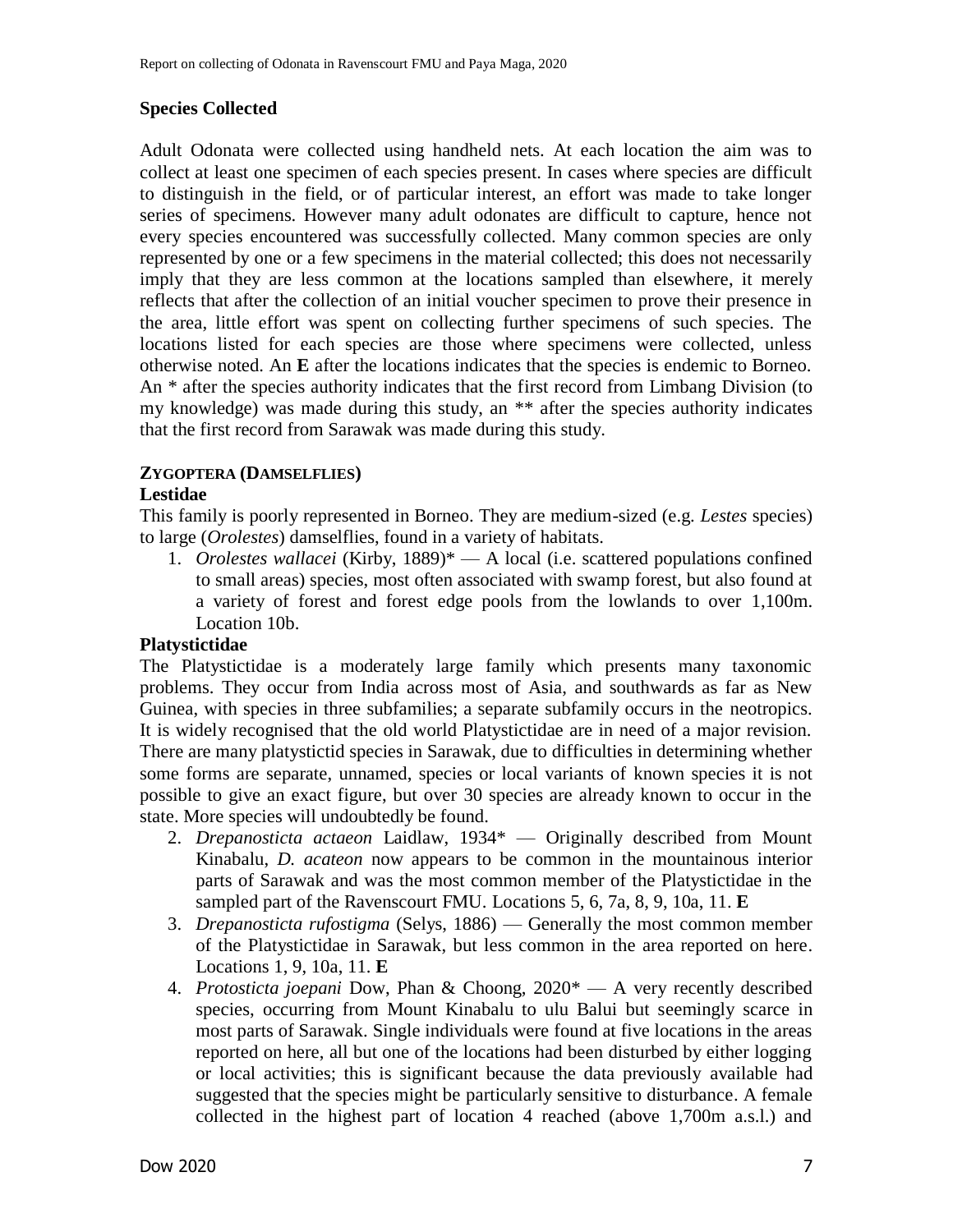included under *P. joepani* here shows some differences from typical examples and might eventually prove to be a different species. Locations 1, 4, 8, 10a, 11. **E**

- 5. *Telosticta* ?*berawan* Dow & Orr, 2012\* The male of *T. berawan* is very rarely found and only a single female was found at the location reported here, unfortunately this means that identification is not definite. Location 2. **E**
- 6. *Telosticta ulubaram* Dow & Orr, 2012\* This is an uncommon upland and montane species. It was found at very low densities at five locations in the Ravenscourt FMU area, more locations than it has been found at in any area of similar size previously surveyed. These are the first records from logged forest apart from two locations in the upper Baram where helicopter logging had taken place in the area but with no sign of disturbance at the actual sites where the species occurs. Locations 5, 7a, 8, 9, 10a. **E**

# **Argiolestidae**

Previously included in the Megapodagrionidae (a family now considered confined to the neotropics), the Argiolestidae occur from Australia and New Guinea to China. In Borneo the family is represented by the genus *Podolestes*, many of whose species are peat swamp forest specialists.

7. *Podolestes* species\* — A large sized species allied to *P. orientalis* and also known from Batang Ai National Park, the Lanjak Entimau Wildlife Sanctuary and the Usun Apau plateau. Location 10b. **E**

# **Calopterygidae**

A large cosmopolitan family of medium- to large-sized damselflies found on forest streams and rivers. At least eight species occur in Sarawak. In Borneo the family is dominated by the *amoena*-group of the genus *Vestalis*; most of the species in this group are very similar, with metallic green bodies and clear wings, which flash with bright metallic colours when caught by the sun.

- 8. *Matronoides cyaneipennis* Förster, 1897 A montane and upland species, known from Mount Kinabalu in Sabah south to Gunung Melatai in Sarawak. Locations 4, 5. **E**
- 9. *Vestalis amnicola* Lieftinck, 1965 This species was very common on many forest streams in the areas reported on here. Locations 1, 2, 4, 5, 6, 8, 11. **E**
- 10. *Vestalis beryllae* Laidlaw, 1915\* A locally occurring species in which the male is distinctive by virtue of its very long abdomen; it is only found in steep terrain. Locations 7a, 10a. **E**

# **Chlorocyphidae**

The members of this old world family are small and mostly very brightly coloured. At least 15 species occur in Sarawak. They are found on forest streams and are notable for their courtship and agonistic behaviour.

- 11. *Rhinocypha spinifer* Laidlaw, 1931 An upland and montane species. Locations 5, 6, 8, 11. **E**
- 12. *Rhinocypha* species cf *spinifer* Laidlaw, 1931\* A problematic form, allied to *R. spinifer* but differing in colouration and behaviour, typically found on small, steep forest streams. Locations 2, 9. **E**
- 13. *Rhinoneura caerulea* Kimmins, 1936\* A seemingly rare montane species only known from a few locations in Sarawak. Location 4. **E**

# **Devadattidae**

This small family includes only a single genus, *Devadatta*, and was previously included in the Amphipterygidae. Only one species, *Devadatta podolestoides*, was thought to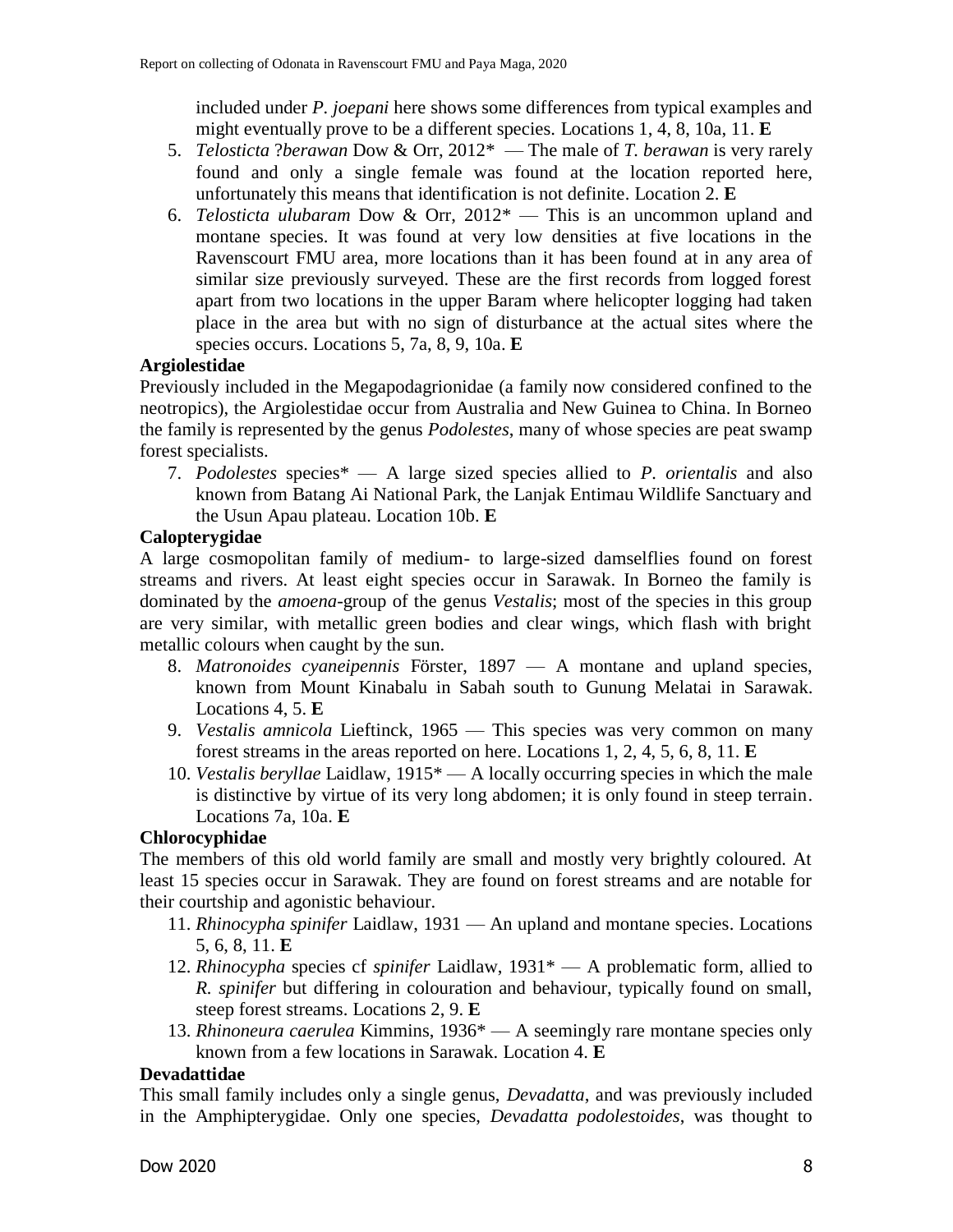occur in Sarawak until recently, when it was discovered that a number of distinct but very similar species had all been treated as *D. podolestoides*. The true *D. podolestoides* has not been found east of the Lupar River.

- 14. *Devadatta aran* Dow, Hämäläinen & Stokvis, 2015\* Common in mountainous areas in the interior of northeast Sarawak. Locations 1, 2, 4, 5, 6, 7a, 8, 9, 10a, 11. **E**
- 15. *Devadatta tanduk* Dow, Hämäläinen & Stokvis, 2015\*\* This species is recorded from Sarawak for the first time, it was previously known from locations in Sabah. Locations 1, 2. **E**

# **Euphaeidae**

These are medium-sized damselflies of forest streams and rivers. The family, well represented in Sarawak with eight species recorded, is mostly Asian but reaches as far west as extreme south-eastern Europe. Species are mostly darkly coloured, but some have iridescent wing markings.

- 16. *Dysphaea ulu* Hämäläinen, Dow & Stokvis, 2015 This species had been confused with *D. dimidiata* until recently. *Dysphaea ulu* appears to be scarce in coastal areas but to become more common in the interior of Sarawak, however it is less common in the altitudinal range surveyed within the Ravenscourt FMU. Location 13. **E**
- 17. *Euphaea basalis* (Laidlaw, 1915)\* A montane species known from Sabah and Sarawak but rare in Sarawak. Location 4. **E**
- 18. *Euphaea subcostalis* Selys, 1873 A common on lowland forest streams in Sarawak. Locations 1, 13.
- 19. *Euphaea subnodalis* (Laidlaw, 1915)\* A species of larger, rocky streams in the interior, most common in upland areas. Locations 6. **E**

# **Platycnemididae**

The Calicnemiinae and Platycnemidinae are the subfamilies occurring in Borneo that have traditionally been placed in the Platycnemididae. The Calicnemiinae are represented by *Coeliccia* and the Platycnemidinae by *Copera* and *Pseudocopera*. More recently old world species formerly placed in the Protoneuridae, and the enigmatic genus *Onychargia*, have been transferred to the Platycnemididae.

- 20. *Coeliccia borneensis* (Selys, 1886) A locally occurring species of small forest streams. Locations 7a, 9. **E**
- 21. *Coeliccia campioni* Laidlaw, 1918\* A species once thought to have a very restricted range but whose distribution is now known to extend from Limbang Division to ulu Engkari in Sri Aman division. Locations 1, 2, 9, 11. **E**
- 22. *Coeliccia cyaneothorax* Kimmins, 1936\* A species of local occurrence, it appears to favour small rock pools at the edge of streams on forested hills and mountains. Locations 6, 11. **E**
- 23. *Coeliccia nemoricola* Laidlaw, 1912 A montane species known from the Tama Abu Range north and east to Mount Kinabalu, also with a population in the Hose Mountains. Locations 4, 5, 6, 7a, 8, 10a, 11. **E**
- 24. *Coeliccia* species cf *nemoricola* Laidlaw, 1912 A A fairly common but still unnamed species, superficially similar to the last. Locations 7a, 9, 10a. **E**
- 25. *Coeliccia* species cf *nemoricola* Laidlaw, 1912 B\*\* A problematic form, previously only known from the Crocker Range in Sabah and possibly merely a variant of the last. However if it is a distinct species then the records here are the first from Sarawak. Locations 1, 2. **E**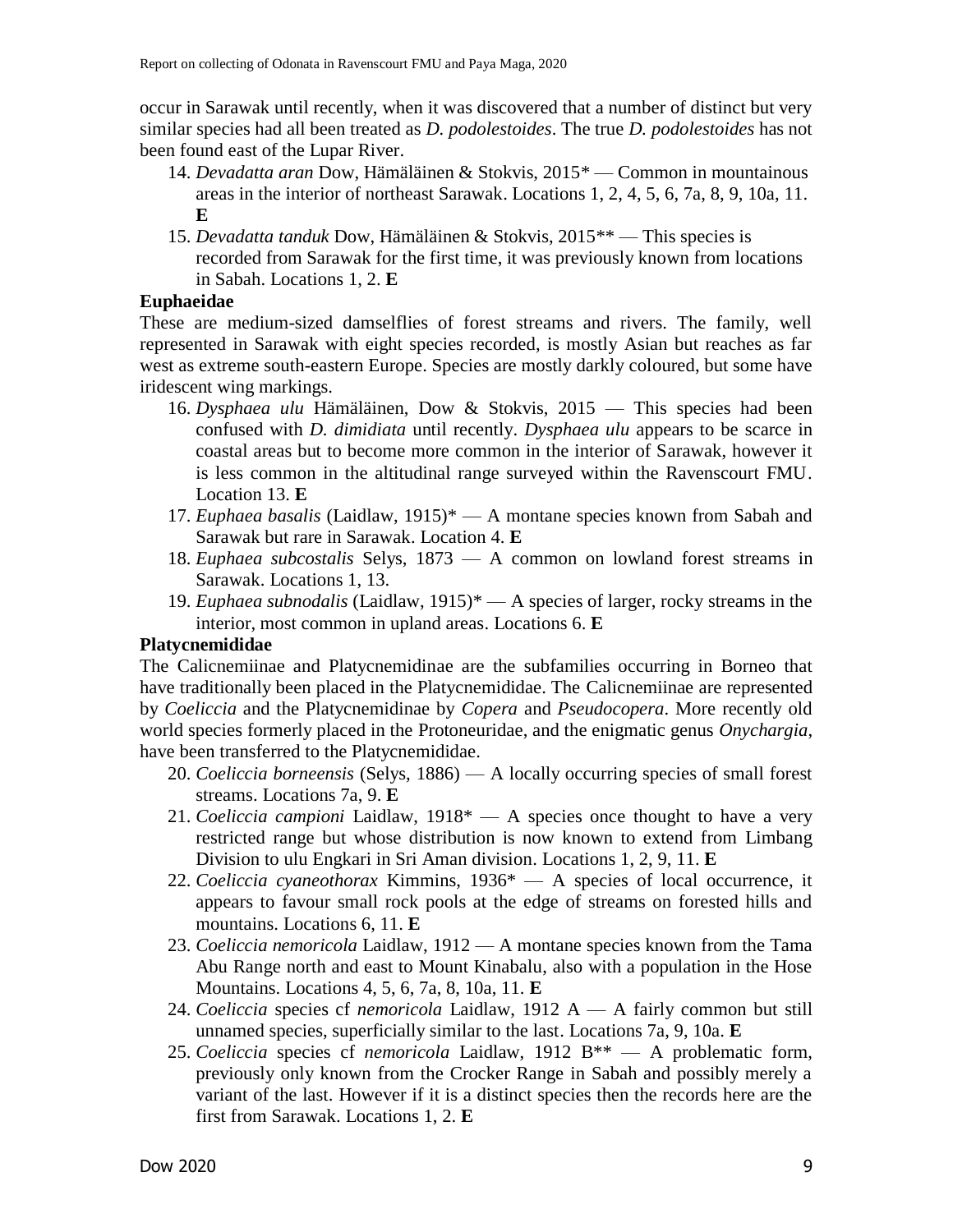26. *Coeliccia nigrohamata* Laidlaw, 1918 — A common species of streams and marshy areas in forest. Locations 2, 9, 10a, 11. **E**

# **Coenagrionidae**

This is a large, cosmopolitan and very diverse family, and includes both forest and nonforest species. Fourteen genera are currently known from Sarawak, with over 40 species.

- 27. *Ceriagrion bellona* Laidlaw, 1915 A very common species in disturbed habitats in the interior of Sarawak. Locations 3, 7b, 10b, 12.
- 28. *Stenagrion dubium* (Laidlaw, 1912) This species is very common on small streams in steep forested terrain in Sarawak. Locations 2, 5, 6, 7a, 8, 9, 10a, 11. **E**
- 29. *Teinobasis laidlawi* Kimmins, 1936\* A locally occurring species of forest pools. Location 10b.
- 30. *Xiphiagrion cyanomelas* Selys, 1876 B\* *Xiphiagrion cyanomelas* is a common and widely distributed stream species. However it has long been known that two forms occur in Sarawak, the typical form with very short antehumeral stripes, normally found at lower altitudes and a form normally found at higher altitudes with long antehumeral stripes (there are other differences as well). It had been thought that these forms represented altitudinal variation but recent evidence suggests that they are actually distinct. The typical lowland species is referred to as *X. cyanomelas* A here and the other species (the one recorded during this study) as *X. cyanomelas* B. Locations 10b, 12.

# **ANISOPTERA (DRAGONFLIES)**

# **Macromiidae**

Formerly included in the Corduliidae, the representatives of this family are fast flying; most species occur on forest streams.

31. *Macromia westwoodii* Selys, 1874\* — One of the more common *Macromia*  species occurring in Sarawak. Location 4.

# **Synthemistidae**

Bornean species now generally accepted to fall within the Synthemistidae were previously included in the Corduliidae or treated as *incertae sedis*.

- 32. *Idionyx montana* Karsch, 1891\* A poorly known species but with an increasing number of records from Sarawak, it may prove to be common in the interior of the state. Location 2.
- 33. *Idionyx* sp. cf *yolanda* Selys, 1871\* An unnamed species allied to *I. yolanda*.. Location 2. **E**

# **Corduliidae**

This family is poorly represented in Borneo, with only three members.

34. *Procordulia fusiformis* Lieftinck, 1977 — A poorly known montane species. Location 7b. **E**

# **Libellulidae**

The largest family of the Odonata, with a worldwide distribution. Considerable variety exists in this family of mostly small- to medium-sized species. Males are often brightly coloured.

- 35. *Camacinia gigantea* (Brauer, 1867)\* A very large sized species, found at shady ponds but local in occurrence. Location 3.
- 36. *Cratilla lineata* (Brauer, 1878)\* This species is found at pools in disturbed forest. Location 3.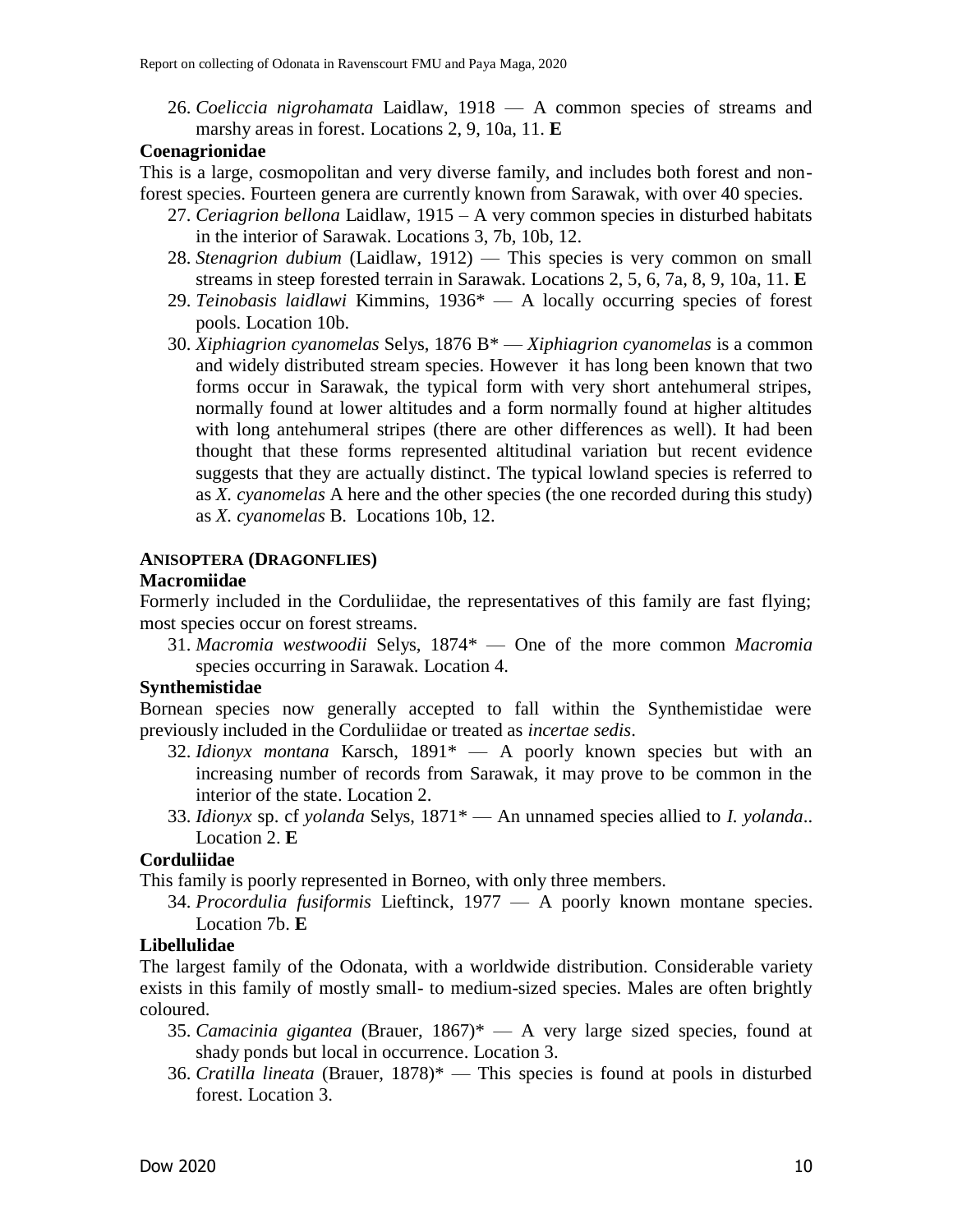- 37. *Cratilla metallica* (Brauer, 1878) A widespread forest species, it breeds in forest pools, including in disturbed forest. Location 12.
- 38. *Diplacodes trivialis* (Rambur, 1842)\* A common and widespread species of open habitats. Location 12.
- 39. *Hylaeothemis clementia* Ris, 1909 A local and poorly known species that is found in forested hill and montane areas. Location 12.
- 40. *Lyriothemis biappendiculata* (Selys, 1878) A local but widespread species, most often found in small swampy areas and at heads of streams in mixed dipterocarp forest. Location 10a.
- 41. *Neurothemis fluctuans* (Fabricius, 1793) A very common species of disturbed habitats. Locations 3, 12.
- 42. *Neurothemis terminata* Ris, 1911 A common species but less so in the deep interior of Sarawak. Location 3.
- 43. *Orthetrum chrysis* (Selys, 1891) A common species. Location 12.
- 44. *Orthetrum glaucum* (Brauer, 1865) A common species. Locations 6, 12.
- 45. *Orthetrum pruinosum schneideri* Förster, 1903 A common species in many forested areas. Locations 3, 7b, 12.
- 46. *Orthetrum testaceum* (Burmeister, 1839) A very common species of open and disturbed habitats. Location 3.
- 47. *Tramea transmarina euryale* Selys, 1878\* A common but under-recorded open habitat species. Location 3.
- 48. *Trithemis aurora* (Burmeister, 1839)\* A common and widespread open habitat species. Location 7b.
- 49. *Trithemis festiva* (Rambur, 1842)\* A common species of open sections of streams. Location 13.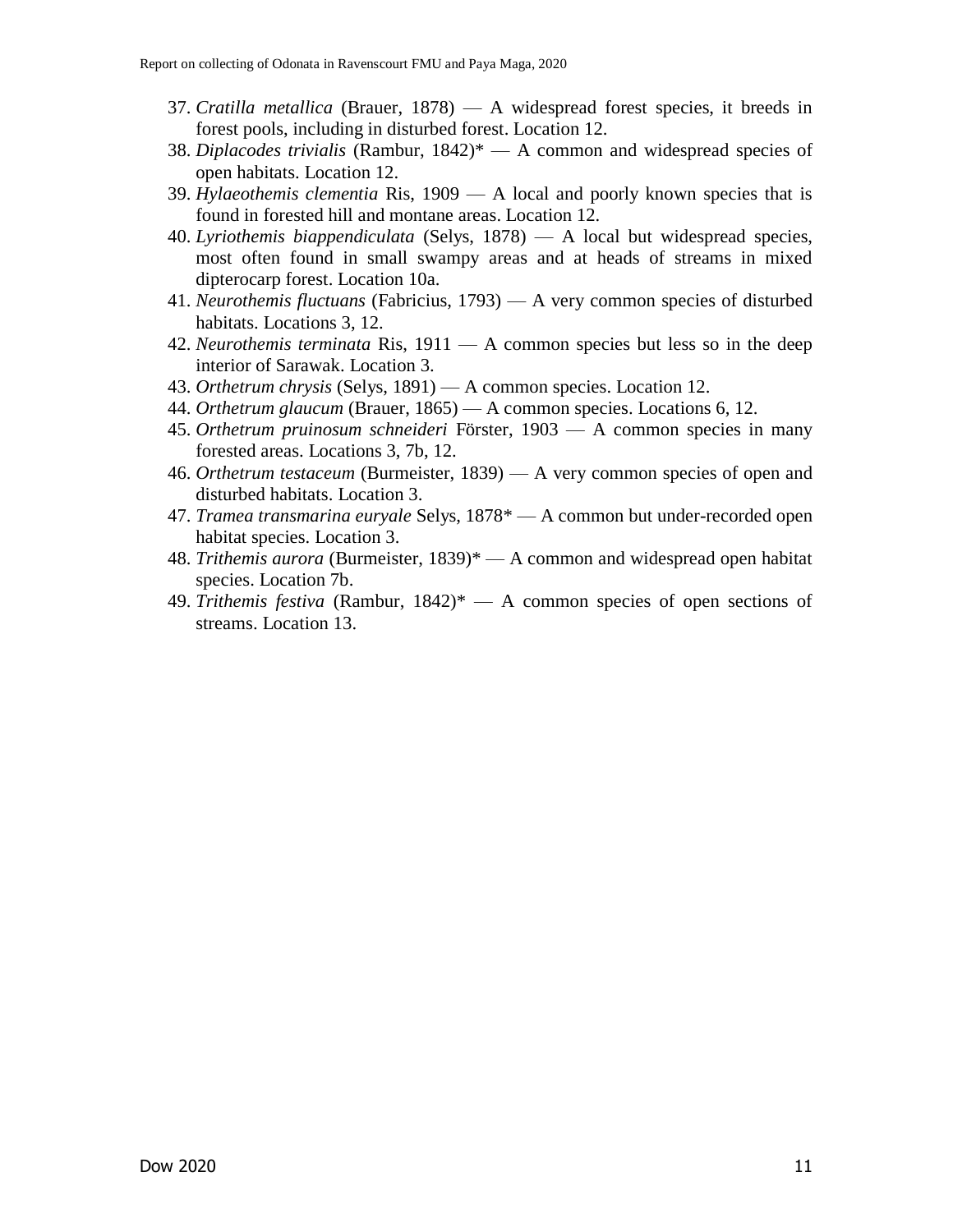# **Discussion**

Forty-nine species of Odonata from 13 families were recorded in the survey reported here. Of these two (*Devadatta tanduk* and an as-yet-unnamed species of *Coeliccia* that was already known from the Crocker Range in Sabah) had not been recorded in Sarawak before. Twenty-seven of the species collected had not been recorded in Limbang Division before, at least to my knowledge. With these results, 120 species of Odonata are now known from Limbang Division. Twenty-two species were found at Paya Maga, 36 species at Ravenscourt FMU and three species at a location outside of the Ravenscourt FMU.

Forty-nine species is at first sight a low total for a survey of the duration of that reported here. However only two days were spent at Paya Maga, the location outside Ravenscourt FMU was only sampled briefly during a stop on the return journey to Miri and all locations sampled at Ravenscourt FMU were above 1,000m a.s.l. The diversity of Odonata drops with altitude and above 1,000m a.s.l. the number of species found is typically relatively low, except where there are extensive plateaus such as Usun Apau or that around Bario (this is not the case within the sampled part of the Ravenscourt FMU). The figure of 36 species for the Ravenscourt FMU is actually relatively high for the altitude range, types of habitat sampled and the part of Sarawak in which the FMU is situated. For example only 26 species of Odonata have been recorded within Pulong Tau National Park, adjacent to Ravenscourt FMU and where the altitudinal range and habitat types sampled are comparable to that sampled within the Ravenscourt FMU, and where some larval sampling has been conducted (it was not at Ravenscourt), boosting the number of species recorded. As another example, only 32 species of Odonata were recorded during the 2017 Heart of Borneo expedition to the Tama Abu Forest Reserve, again with a similar range of habitats sampled to those within the Ravenscourt FMU but where the altitudinal range sampled (ca. 700-1,200m a.s.l.) is lower so that a higher number of species might have been expected. There are certainly additional species to be found even within the relatively small part of Ravenscourt FMU already surveyed, for instance members of at least two families (Aeshnidae and Gomphidae) were seen at several locations but could not be approached closely enough to allow collection. A checklist of the species recorded in the Ravenscourt FMU is given in Appendix 1 to this report. A list of the species recorded at Paya Maga is also given, in Appendix 2. However, as noted in the introduction to this report, there are certainly additional but unpublished records of Odonata from Paya Maga so that the list given in Appendix 2 is not a full list of the species known to occur in that area.

A number of rare and/or poorly known species were found during the survey, most notably *Protosticta joepani*, *Telosticta* ?*berawan*, *Telosticta ulubaram*, *Podolestes*  species, *Rhinoneura caerulea*, *Devadatta tanduk*, *Euphaea basalis*, *Coeliccia* sp. cf *nemoricola* B and *Idionyx montana*.

Species collected during the July 2020 survey and possibly worthy of special attention from a conservation viewpoint are listed in [Table 2](#page-12-0) below. Species are included in the table both because of global conservation concern (e.g. species that are or might be globally threatened) and because of local conservation concern (e.g. species that are or might be threatened in Sarawak). Almost all species only found at five or less locations in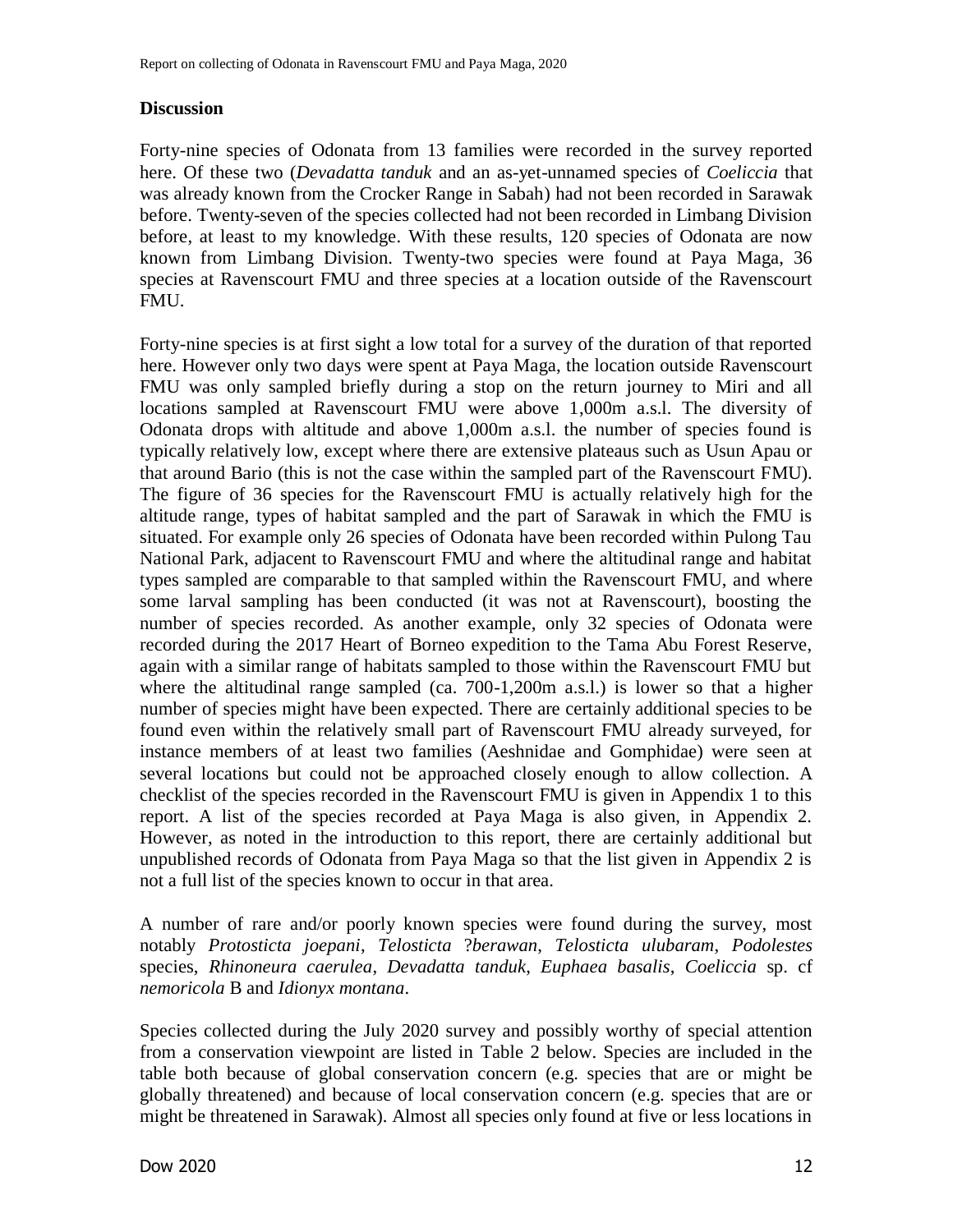Sarawak during surveys carried out by the author and others in 2005-2020 are considered to be of local conservation concern, but other criteria have also been used. Criteria used to judge whether a species is of global conservation concern broadly follow IUCN (2012) guidelines for species which do not already have a Red List threat assessment. For species that do have a Red List assessment or a draft Red List assessment, those placed in a threat category other than Least Concern or Data Deficient (DD) have been included, also some that were assessed as DD, except where sampling and taxonomic research after the assessments were made would result in a change of category to Least Concern (LC) if reassessed now. Also, those assessed as LC but that would be placed in a different category if reassessed now are included. Not only named species of certain identity are included, but unnamed species if definitely new, and some of uncertain status, but which if they are distinct species would qualify as threatened if taking the reasonable precautionary approach advocated by the IUCN.

| <b>Species</b>                | <b>Comment</b>                                           |  |  |  |  |  |  |
|-------------------------------|----------------------------------------------------------|--|--|--|--|--|--|
| Protosticta joepani           | A recently described species with only a few             |  |  |  |  |  |  |
|                               | locations known in Sarawak. Has a draft VU               |  |  |  |  |  |  |
|                               | assessment for the IUCN Red List.                        |  |  |  |  |  |  |
| Telosticta ?berawan           | <i>Telosticta berawan</i> is a poorly known species with |  |  |  |  |  |  |
|                               | very few known locations. VU on the IUCN Red             |  |  |  |  |  |  |
|                               | List.                                                    |  |  |  |  |  |  |
| Telosticta ulubaram           | Telosticta ulubaram has a restricted range in north-     |  |  |  |  |  |  |
|                               | eastern Sarawak, VU on the IUCN Red List.                |  |  |  |  |  |  |
| <i>Podolestes</i> sp.         | An as-yet-unnamed species only known from a few          |  |  |  |  |  |  |
|                               | locations, all in Sarawak.                               |  |  |  |  |  |  |
| Rhinoneura caerulea           | A montane species, currently only known from             |  |  |  |  |  |  |
|                               | Sarawak and with few locations ever recorded. DD         |  |  |  |  |  |  |
|                               | on the IUCN Red List.                                    |  |  |  |  |  |  |
| Devadatta tanduk              | DD on the IUCN Red List, previously only known           |  |  |  |  |  |  |
|                               | from Sabah.                                              |  |  |  |  |  |  |
| Euphaea basalis               | A montane species known from Sabah and Sarawak           |  |  |  |  |  |  |
|                               | but with very few locations known in Sarawak. NT         |  |  |  |  |  |  |
|                               | on the IUCN Red List.                                    |  |  |  |  |  |  |
| Coeliccia sp. cf nemoricola B | An as-yet-unnamed species only known from Paya           |  |  |  |  |  |  |
|                               | Maga and the Crocker Range in Sabah.                     |  |  |  |  |  |  |
| Idionyx montana               | Species with few locations known in Sarawak at           |  |  |  |  |  |  |
|                               | present, although it may ultimately prove to be fairly   |  |  |  |  |  |  |
|                               | common in the state. DD on the IUCN Red List.            |  |  |  |  |  |  |

# <span id="page-12-0"></span>**Table 2: Species recorded during the July 2020 survey and potentially of conservation interest. Red List status: DD – Data Deficient, NT – Near Threatened, VU – Vulnerable.**

[Table 3](#page-13-0) summarises the numbers of families and of species so far collected at Paya Maga and in the Ravenscourt FMU in July 2020. The number of **forest species** (e.g. species dependent on forest for their survival) is also listed along with the numbers of species endemic to Borneo; it is the species in one or both of these categories that are typically most important from a conservation point of view. Additionally the numbers of species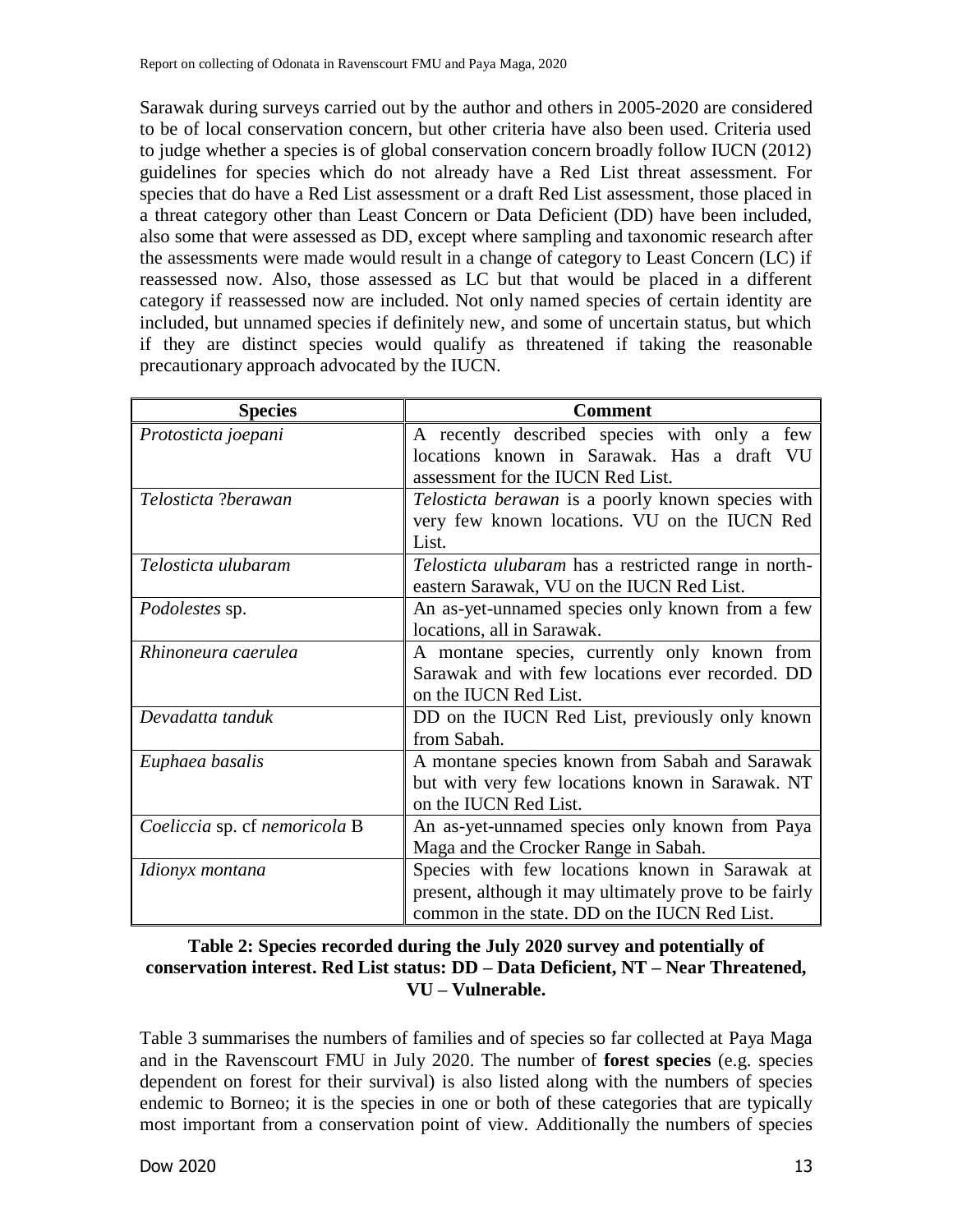listed as of conservation concern in Table 2 are also included for each location. Of the 49 species recorded during the July 2020 survey, 37 are forest species and 29 are endemic to Borneo. [Table 4](#page-13-1) gives the same figures for each of the individual locations sampled in July 2020.

| Location                         | <b>Number</b><br>of species | <b>Number of</b><br><b>Forest</b><br><b>Species</b> | Number of<br>species<br>endemic to<br><b>Borneo</b> | Number of<br>species in<br><b>Table 2</b> | <b>Number of</b><br>families |
|----------------------------------|-----------------------------|-----------------------------------------------------|-----------------------------------------------------|-------------------------------------------|------------------------------|
| Paya Maga                        | 22                          | 16                                                  | 13                                                  |                                           |                              |
| <b>Ravenscourt</b><br><b>FMU</b> | 36                          | 29                                                  | 24                                                  |                                           | 12                           |

<span id="page-13-0"></span>**Table 3: Numbers of families and species collected at Paya Maga and Ravenscourt FMU in July 2020.**

| Location                | <b>Number of</b><br>species | Number of<br><b>Forest</b><br><b>Species</b> | <b>Number of</b><br>species<br>endemic to | <b>Number of</b><br>species in<br><b>Table 2</b> | <b>Number of</b><br>families |
|-------------------------|-----------------------------|----------------------------------------------|-------------------------------------------|--------------------------------------------------|------------------------------|
|                         |                             |                                              | <b>Borneo</b>                             |                                                  |                              |
|                         | 8                           | 8                                            | 7                                         | 3                                                | 5                            |
| $\overline{2}$          | 11                          | 11                                           | 10                                        | $\overline{4}$                                   |                              |
| 3                       | 8                           | $\overline{2}$                               |                                           | $\theta$                                         |                              |
| $\overline{\mathbf{4}}$ | 8                           | 8                                            | 7                                         | 3                                                |                              |
| 5                       | 8                           | 8                                            | 8                                         | 1                                                | 6                            |
| 6                       | 9                           | 8                                            | 8                                         | $\overline{0}$                                   |                              |
| 7                       | 12                          | 10                                           | 10                                        |                                                  |                              |
| 8                       | 8                           | 8                                            | 8                                         | $\overline{2}$                                   | 6                            |
| 9                       | 10                          | 10                                           | 10                                        |                                                  | 5                            |
| 10                      | 16                          | 14                                           | 13                                        | 3                                                | 8                            |
| 11                      | 11                          | 11                                           | 11                                        |                                                  | 6                            |
| 12                      | 9                           | 3                                            |                                           | $\overline{0}$                                   |                              |
| 13                      | 3                           | $\overline{2}$                               |                                           | $\Omega$                                         |                              |

<span id="page-13-1"></span>**Table 4: Numbers of families and species collected at each of the locations sampled in July 2020.**

Location S10 stands out as that with the highest number of both families and species recorded, this is because a greater variety of habitats (forest pools as well as forest streams) are included under this location than any other surveyed. Locations 2, 7, 9, and 11 have high (for sites only surveyed on a single day and the altitude range) numbers of species and of forest-dependent and endemic species.

Within the Ravenscourt FMU area locations 4 and 5 taken together (the highest locations sampled) are of particular interest. Twelve species (all forest dependent) were recorded at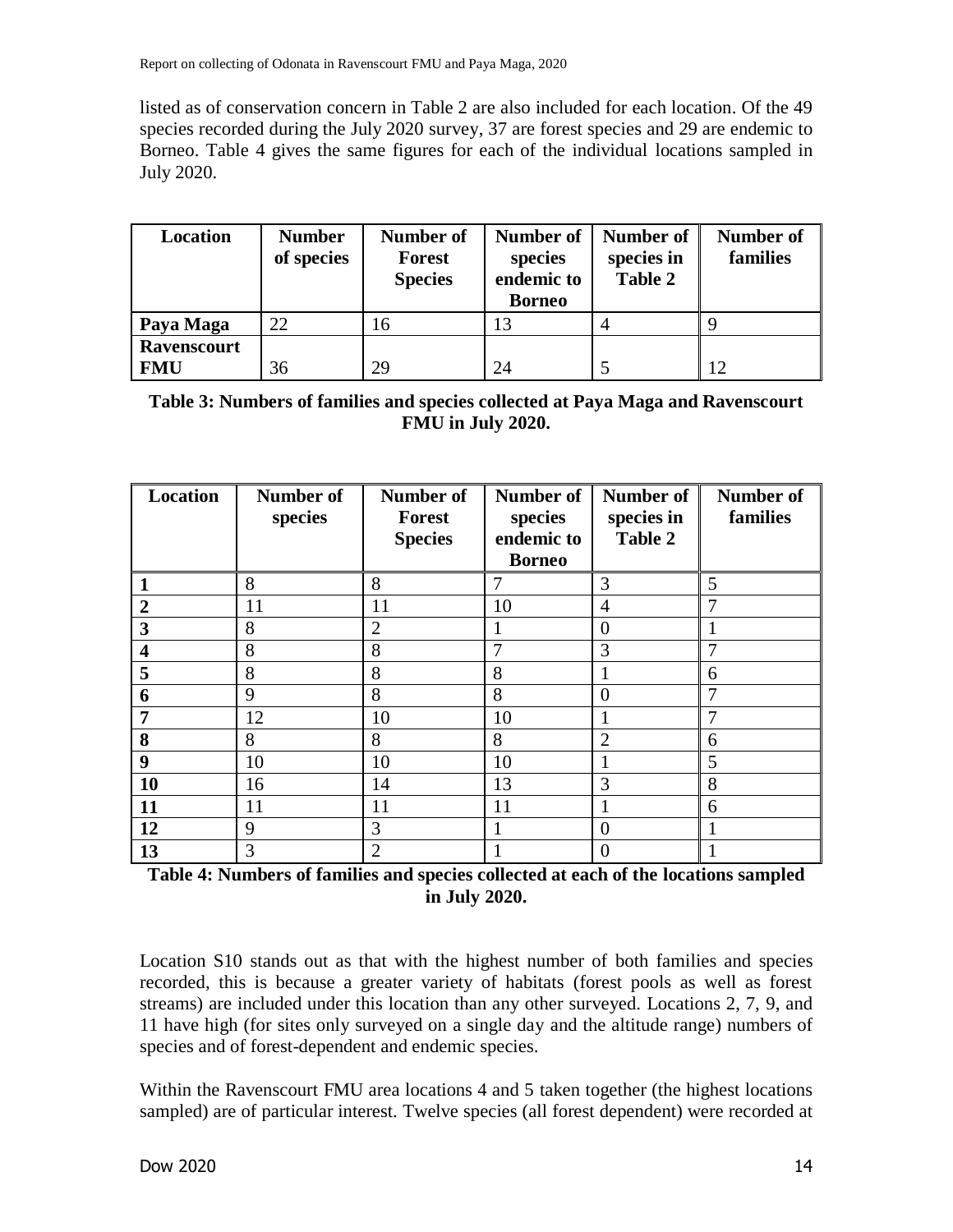these two locations, 11 of which are endemic to Borneo and four of which are listed in [Table 2,](#page-12-0) including the Vulnerable species *Protosticta joepani* and *Telosticta ulubaram* and the Data Deficient *Rhinoneura caerulea* and the Near Threatened *Euphaea basalis*; the latter two species were only found at location 4. Additionally a Red Langur (*Presbytis rubicunda*), Vulnerable on the IUCN Red List, was seen at location 4. Four species (*Matronoides cyanipennis*, *Rhinoneura caerulea*, *Euphaea basalis* and *Macromia westwoodii*) were only found at locations 4 and/or 5 during the July 2020 survey.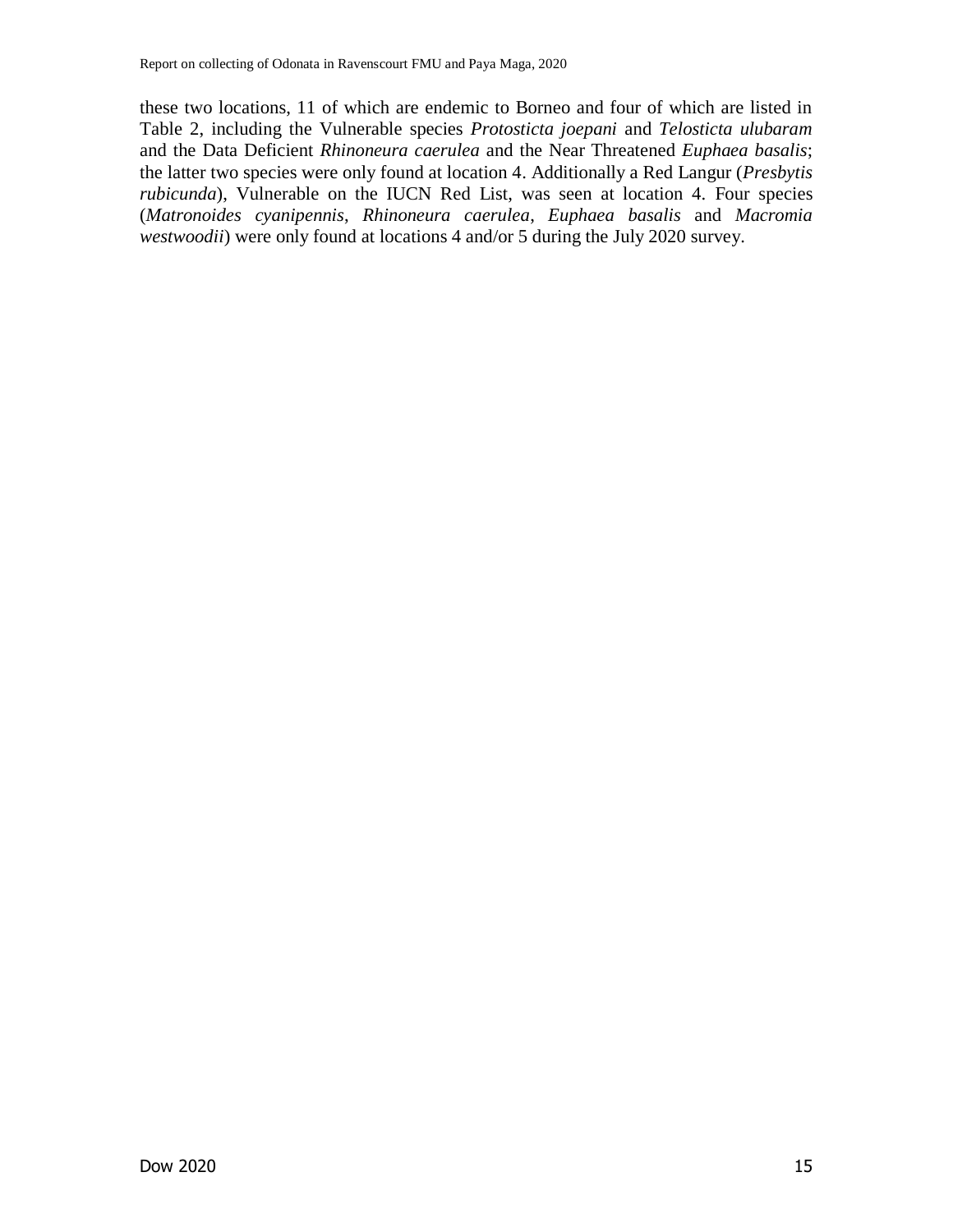# **Acknowledgements**

The author would like to thank the Sarawak Forestry Corporation and Sarawak Forest Department for granting permission to collect Odonata in Sarawak and the Samling group of companies for giving permission to conduct research in their license areas. Particular thanks are owed to the manager, Mr Sigar Sak, and staff of the Ravenscourt FMU and to Mr Tsen Teck Fen for their assistance.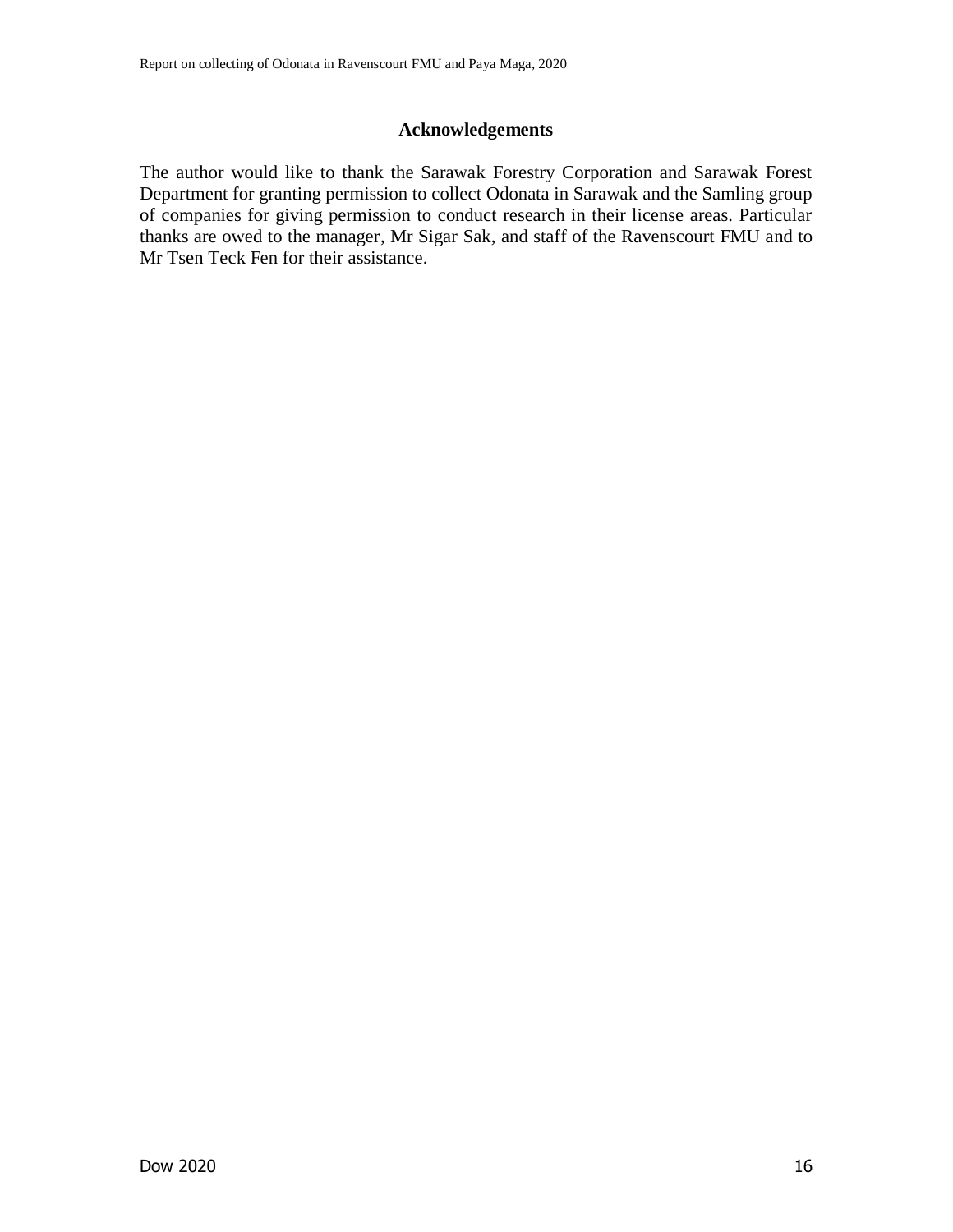# **References**

IUCN, 2012. IUCN Red List Categories and Criteria: Version 3.1. Second edition. Gland, Switzerland and Cambridge, UK: IUCN. iv + 32pp.

Schoor, M & Paulson, D. (2020). World Odonata List. [https://www.pugetsound.edu/academics/academic-resources/slater-museum/biodiversity](https://www.pugetsound.edu/academics/academic-resources/slater-museum/biodiversity-resources/dragonflies/world-odonata-list2/)[resources/dragonflies/world-odonata-list2/](https://www.pugetsound.edu/academics/academic-resources/slater-museum/biodiversity-resources/dragonflies/world-odonata-list2/) ( Last accessed 21 August 2020).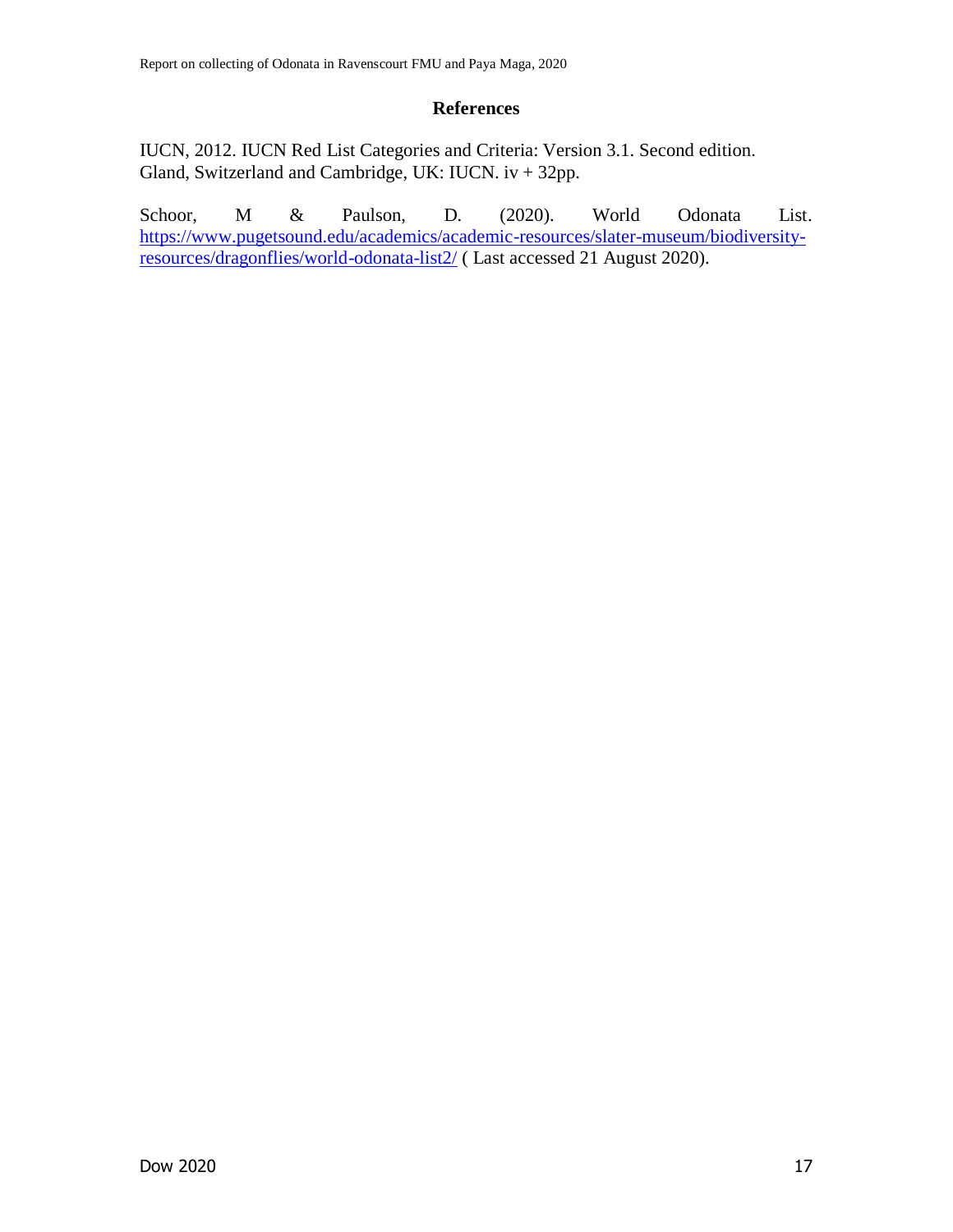# **Appendix 1: Checklist of Odonata recorded from the Ravenscourt Forest Management Unit**

The list below summarises the species of Odonata that, to the author's knowledge and his understanding of the boundary of the FMU, have been recorded within the Ravenscourt FMU.

# **Zygoptera**

# **Lestidae**

1. *Orolestes wallacei* (Kirby, 1889)

# **Platystictidae**

- 2. *Drepanosticta actaeon* Laidlaw, 1934
- 3. *Drepanosticta rufostigma* (Selys, 1886)
- 4. *Protosticta joepani* Dow, Phan & Choong, 2020
- 5. *Telosticta ulubaram* Dow & Orr, 2012

# **Argiolestidae**

6. *Podolestes* species

# **Calopterygidae**

- 7. *Matronoides cyaneipennis* Förster, 1897
- 8. *Vestalis amnicola* Lieftinck, 1965
- 9. *Vestalis beryllae* Laidlaw, 1915

# **Chlorocyphidae**

- 10. *Rhinocypha spinifer* Laidlaw, 1931
- 11. *Rhinocypha* sp. cf *spinifer* Laidlaw, 1931
- 12. *Rhinoneura caerulea* Kimmins, 1936

# **Devadattidae**

13. *Devadatta aran* Dow, Hämäläinen & Stokvis, 2015

# **Euphaeidae**

- 14. *Euphaea basalis* (Laidlaw, 1915)
- 15. *Euphaea subnodalis* (Laidlaw, 1915)

# **Platycnemididae**

- 16. *Coeliccia borneensis* (Selys, 1886)
- 17. *Coeliccia campioni* Laidlaw, 1918
- 18. *Coeliccia cyaneothorax* Kimmins, 1936
- 19. *Coeliccia nemoricola* Laidlaw, 1912
- 20. *Coeliccia* sp. cf *nemoricola* Laidlaw, 1912
- 21. *Coeliccia nigrohamata* Laidlaw, 1918

# **Coenagrionidae**

- 22. *Ceriagrion bellona* Laidlaw, 1915
- 23. *Stenagrion dubium* (Laidlaw, 1912)
- 24. *Teinobasis laidlawi* Kimmins, 1936
- 25. *Xiphiagrion cyanomelas* Selys, 1876 B

# **Anisoptera**

# **Macromiidae**

26. *Macromia westwoodii* Selys, 1874

# **Corduliidae**

27. *Procordulia fusiformis* Lieftinck, 1977 **Libellulidae**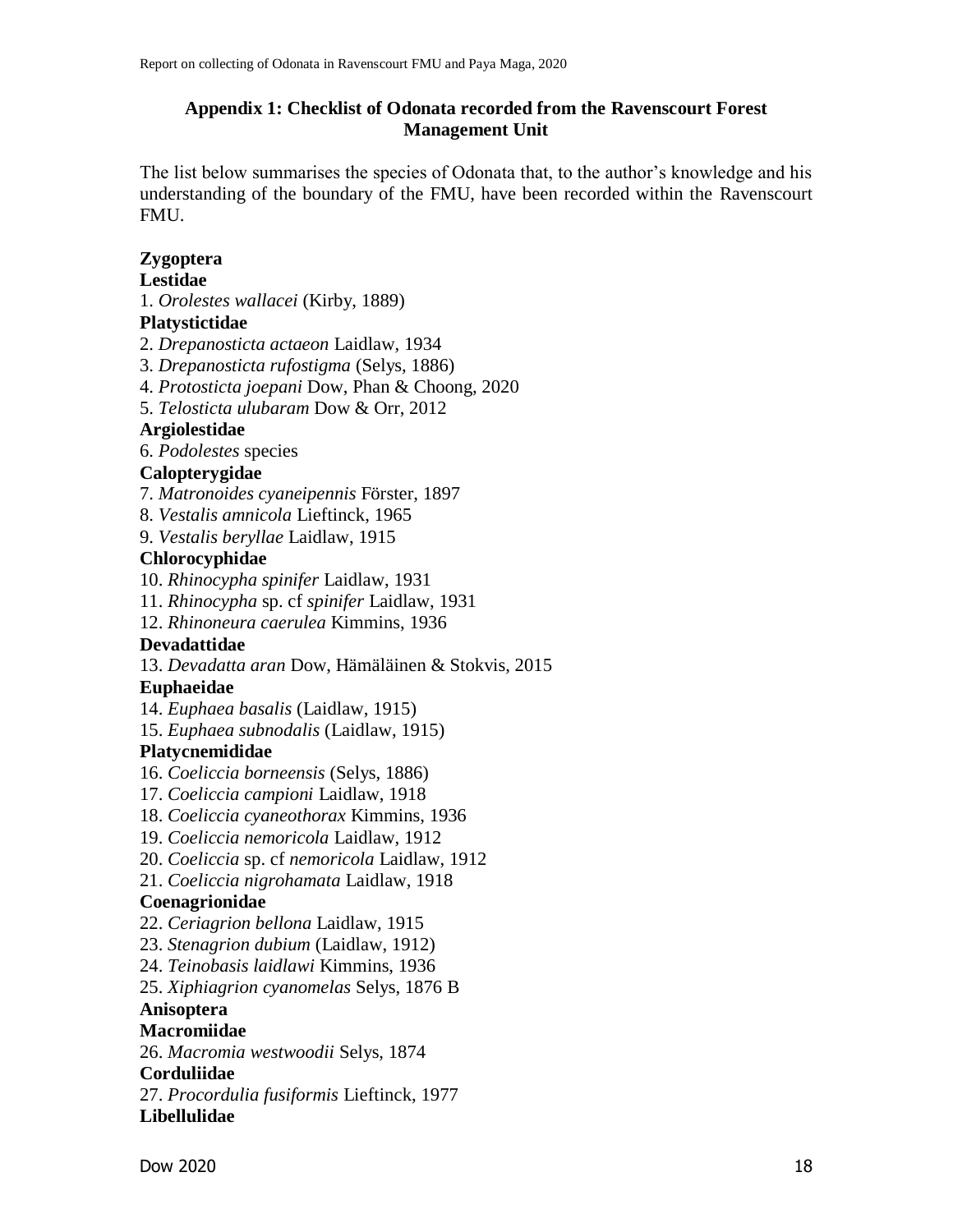Report on collecting of Odonata in Ravenscourt FMU and Paya Maga, 2020

- 28. *Cratilla metallica* (Brauer, 1878)
- 29. *Diplacodes trivialis* (Rambur, 1842)
- 30. *Hylaeothemis clementia* Ris, 1909
- 31. *Lyriothemis biappendiculata* (Selys, 1878)
- 32. *Neurothemis fluctuans* (Fabricius, 1793)
- 33. *Orthetrum chrysis* (Selys, 1891)
- 34. *Orthetrum glaucum* (Brauer, 1865)
- 35. *Orthetrum pruinosum schneideri* Förster, 1903
- 36. *Trithemis aurora* (Burmeister, 1839)